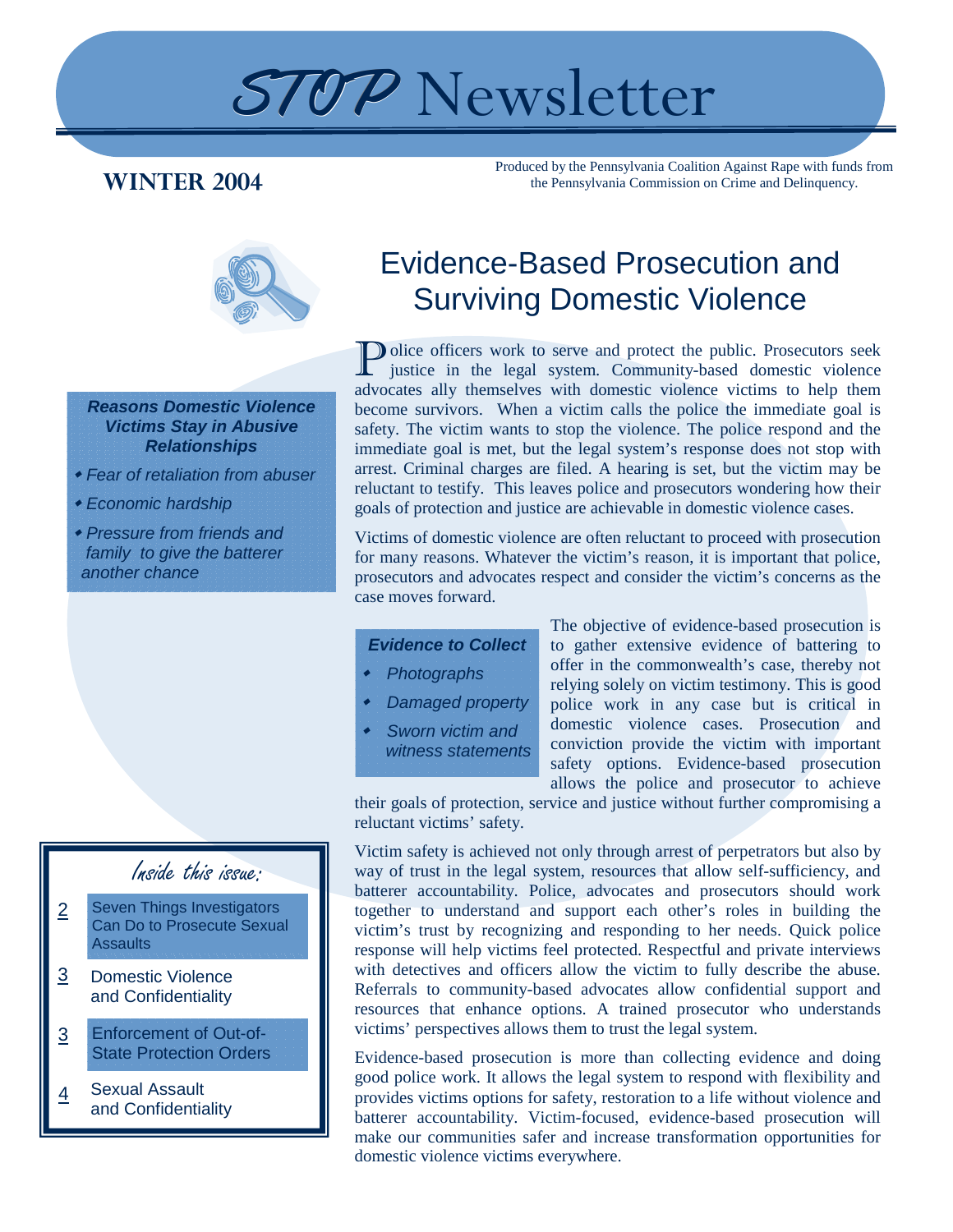**Page 2** 

### Seven Things Investigators Can Do To Help Prosecute Sexual Assaults

As they say on "Law & Order," the people are represented by two separate yet equally important groups – the police who investigate crime, and the district attorneys who prosecute the offenders.

Both groups must work together, especially when the crime is sexual assault. By working as a team, the police and prosecutors share a common goal: identifying offenders so that they may be punished and prevented from violating others.

Prosecutors carry a heavy burden in convincing a jury beyond a reasonable doubt that the defendant actually committed a heinous act. How can investigators help prosecutors meet this burden? Here are seven suggestions from senior sexual assault prosecutors across the state.

#### **1. Involve the prosecutor.**

Thorough investigations are a team effort. Prosecutors have a wealth of experience and legal knowledge to share. Their specialized skills will help evaluate and investigate sexual assault cases. By involving prosecutors early in the process, legal problems such as suppression issues can be identified and addressed.

#### **2. Document everything.**

Accurate and detailed reports are crucial. Document all evidence and record every witness statement. Omissions and mistakes give defense attorneys fodder for crossexamination. Investigators must be prepared for defense questions not only about what they did, but about what they didn't do and why.

Beware the heightened expectations of jurors created by TV shows like "CSI." Defense attorneys use examples of technology from television shows or movies to plant seeds of doubt in jurors' minds. Even if no physical evidence is recovered, processing the crime scene thoroughly can combat "CSI" defenses.

By-the-book investigations project credibility. They keep the focus on the defendant rather than on whether the police followed procedure.

#### **3. Handling the victim.**

The victim is expected to divulge the most sensitive personal information to complete strangers after suffering a highly traumatic experience. Treating victims with respect and without judgment can help create an atmosphere in which they will speak truthfully and completely to investigators. The initial interview is just the beginning. Victims who shade the truth for whatever reason will pose serious problems down the line.

Special considerations must be given to cases where the victim knows the suspect, is a child, or both.

#### **4. Handling the suspect.**

Lock the suspect into his story as early as possible, even if it's a denial. It prevents the suspect from changing or adding details to his advantage at trial. A suspect's story can help prove the case if it contradicts other evidence. If an alibi is provided, check out every detail.

If the suspect is unaware the assault has been reported, discuss delaying

an arrest with the prosecutor. An investigation may turn up more evidence if the suspect is not in custody. Plus, if the victim knows the suspect, a consensual wiretap is an excellent way to obtain incriminating statements.

#### **5. Take detailed statements from all witnesses.**

All statements should be recorded, reviewed by the witness, and signed. Also, note the demeanor of the person giving the statement to help the jury gauge credibility.

Direct witnesses to a sexual assault are rare. Seek statements from tangential witnesses, such as neighbors, coworkers, and family members. Remember that the testimony of the first person the victim told about the assault (the "prompt complaint witness") may be admissible in court.

(Continued on next page)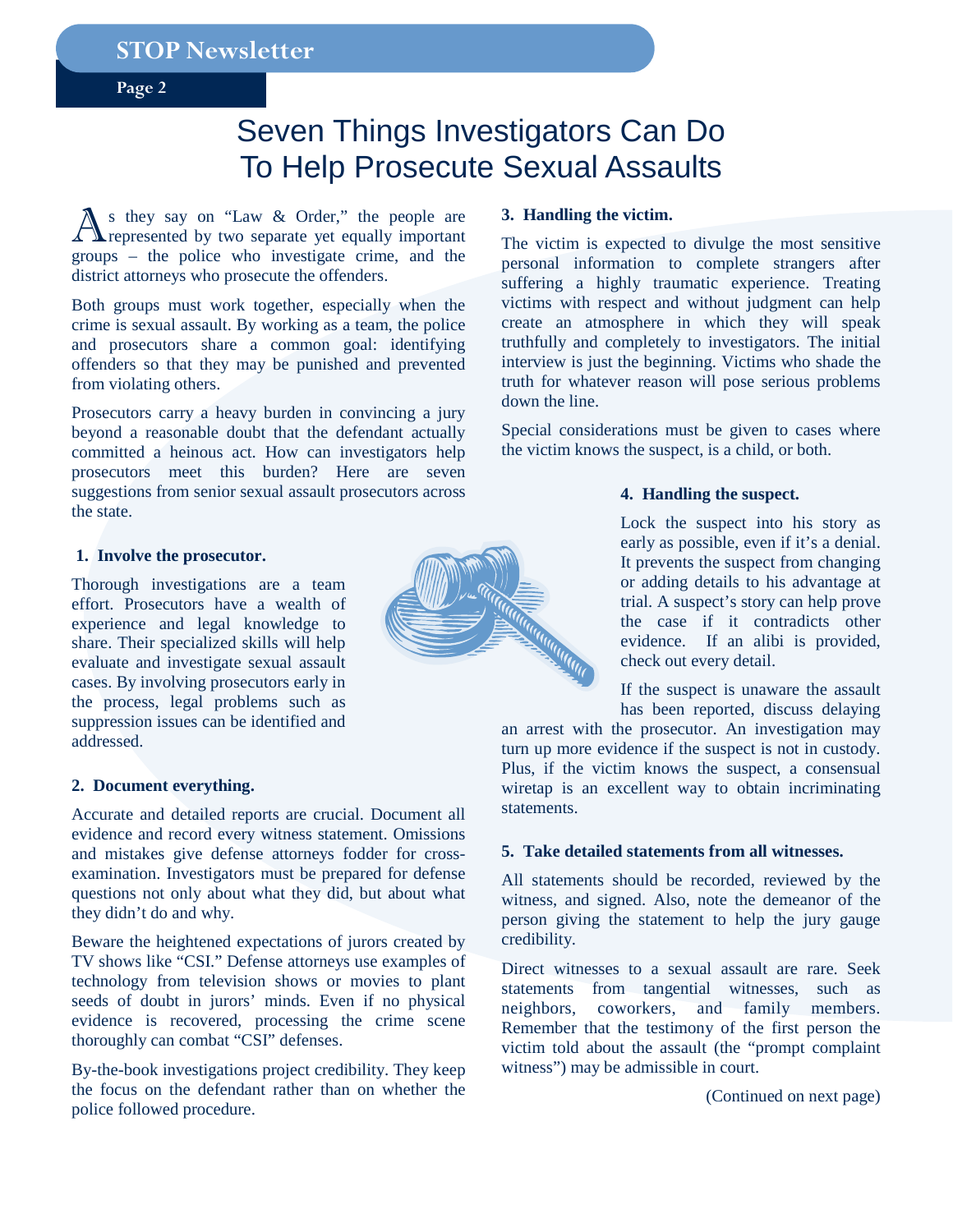#### **Page 3**

### Seven Things Investigators Can Do

(Continued from previous page)

#### **6. Seek out corroborating evidence.**

As one senior prosecutor put it, "Rape cases cry out for corroboration." Corrobative evidence takes many forms, including torn clothing, soiled bed sheets, 911 tapes, and prompt complaint witnesses.

#### **7. Use sexual assault response teams (SARTs).**

SARTs are multidiscliplinary teams that provide a coordinated and specialized response to sexual assaults. These teams may consist of prosecutors, law enforcement officers, victim advocates, and medical personnel (sexual assault nurses/forensic examiners, medical directors, emergency room personnel).

SARTs have been used successfully in many counties, including Erie, Lycoming, Mercer, and Union. PCAR has established excellent guidelines for SARTs that can be found on its Web site: http://www.pcar.org/med\_adv/ index.html.

### Enforcement of Out-of-State Protection Orders

The Violence Against Women Act (VAWA)<br>became federal law in 1994. One of the provisions of VAWA was the Full Faith and Credit section found in 18 U.S.C. § 2265. In June 2001 the Pennsylvania Legislature passed Senate Bill 130, which enacted changes to the Pennsylvania Protection From Abuse Act that brought Pennsylvania law into conformity with the federal full faith and credit provisions. [See 23 Pa.C.S.A. §§ 6104 and 6105(h).] Both of the aforementioned laws give greater protection to victims of domestic violence who need to have their protective orders enforced across state and territory lines.

Generally speaking, the issuing jurisdiction decides if a protective order can and should be granted, and the enforcing jurisdiction decides how to enforce the order. Furthermore the issuing jurisdiction determines the terms and conditions of the order. Pennsylvania and federal law define a foreign protective order broadly to include those issued to prevent domestic violence or stalking, as well as divorce and separation orders that have special protective provisions proscribing contact or harassment.

Pennsylvania law enforcement must enforce a valid foreign protective order even if it is not registered in a Pennsylvania court. Both federal and state laws make it clear that filing protective orders is not a prerequisite for enforcement. Furthermore, the common pleas court is the only entity that can decide if a protective order is invalid and not eligible for enforcement. Both federal and state law require officers to enforce a foreign protective order until the order is declared invalid by the court. Foreign protective orders are presumed valid until declared otherwise.  $[23 \text{ Pa.C.S.A. } § 6105(h)(1)]$ 

In December 2002, the Armed Forces Domestic Security Act was amended to make it clear that civil protective orders are enforceable on military installations. (See 10 U.S.C. §1561.) The superior officer must enforce the order as if it had been issued on the military base. However, because military orders do not satisfy due process requirements for full faith and credit enforcement, state courts will likely deem them invalid. This is because persons subject to a military protective order have no opportunity to be heard or to contest the order, which is usually issued by the commanding officer.

Police and prosecutors who have questions about full faith and credit enforcement may call the National Center for Full Faith and Credit at 800-256-8553 ext.  $2<sup>1</sup>$ 

### Domestic Violence and **Confidentiality**

 $\sum$  ictims of domestic violence may feel reluctant to speak with anyone about their abuse. Confidential communication between a victim and a domestic violence counselor/advocate allows victims to talk about their lives and safety concerns without fear that others will know.

The Protection From Abuse Act allows victims to talk freely with their advocate as prescribed in 23 Pa.C.S.A. § 6102, "Confidential Communications." This definition includes "All information, whether written or spoken, transmitted between a victim and a domestic violence counselor or advocate in the course of the relationship." The Pennsylvania Superior Court also held this communication is an *absolute privilege*. [*V.B.T. v. Family Services*, 705 A.2d 1325 (1998), aff'd 556 Pa. 430, 728 A.2d 953 (1999).]

This absolute privilege is critical for the safety of domestic violence victims. When an advocate says, "I cannot confirm or deny whether a victim is here," you know that advocate is doing her job to promote victim safety and protect the privilege.